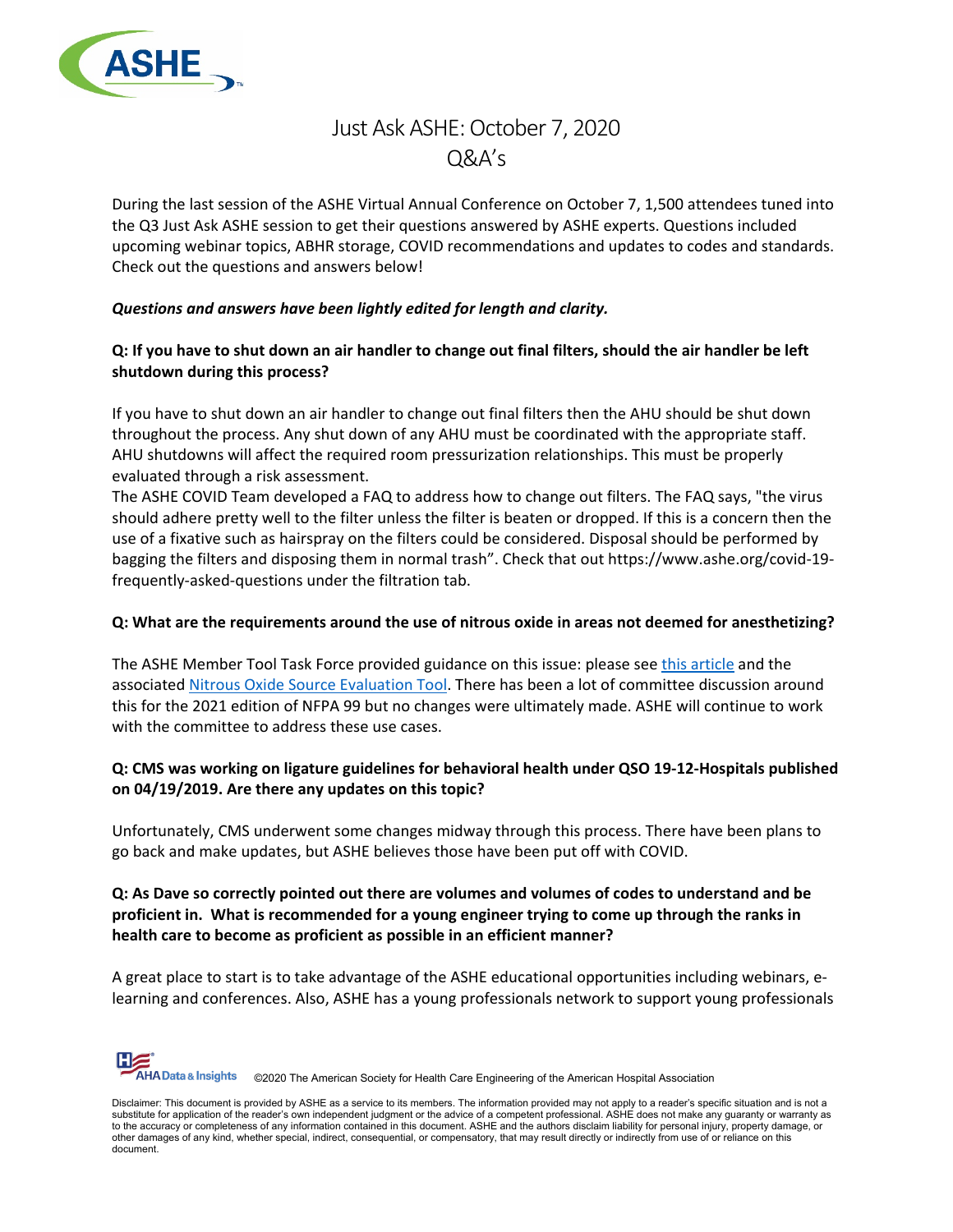

in ASHE as they look to advance their careers. Please reach out to our Senior Advocacy Associate Benjamin Leutze [\(bleutze@aha.org\)](mailto:bleutze@aha.org) to learn more about the group.

## **Q: Will ASHE be producing a document that covers COVID strategies?**

Check out the ASH[E COVID-19 Resources](https://www.ashe.org/COVID19resources) webpage that contains all of our current COVID strategies. ASHE is currently developing a consolidated document regarding ventilation which will be shared on the website and via our COVID Roundup e-newsletter.

# **Q: In a recent presentation it was mentioned that the 10 gallon ABHR storage was only counted for those "in use," but that isn't how I have interpreted the requirements. What are the requirements for ABHR storage?**

NFPA 101 allows for up to 10 gallons of ABHR solution outside of a storage cabinet in a single smoke compartment, with the exception that you get to ignore one container per room (located in that room) from the total quantity.

# **Q: What is the balance of volume and placement of ABHR within health care facilities and business occupancies during a pandemic? Is this being addressed in future editions?**

ASHE has not been aware that the current limits in NFPA 101 have been a problem, even though there have been more dispensers located throughout the facilities. If you are experiencing an issue, ASHE is interested in learning about it: submit your comment[s here.](https://app.smartsheet.com/b/form/1ae50b037fac4bc1a19d1107132b03bb)

ASHE also encourages you to submit a public comment to NFPA 101. "How to Submit a Public Comment" videos are posted on the ASHE website [here.](https://www.ashe.org/commentdevvideos)

#### **Q: What are the storage requirements for ABHR storage in a building outside the hospital?**

NFPA 101-2012 20.3.2.6/21.3.2.6 covers the storage requirements for ambulatory health care occupancies. For business occupancies, the 2012 edition does not have a specific reference but the 2018 edition refers to section 8.7.3.3. All storage above normal quantities for these occupancies must meet the storage requirements found in NFPA 30.

#### **Q: Will ASHE be producing an update to DNV standards?**

ASHE will be producing a DNV webinar scheduled for October 20, 2020 and an HFPA webinar scheduled for December 15, 2020. These can be found on the [ASHE website.](https://www.ashe.org/ashe-education#webinars) ASHE is also updating the CMS K-tag crosswalk to include DNV standards.

**HA Data & Insights** ©2020 The American Society for Health Care Engineering of the American Hospital Association

Disclaimer: This document is provided by ASHE as a service to its members. The information provided may not apply to a reader's specific situation and is not a<br>substitute for application of the reader's own independent jud to the accuracy or completeness of any information contained in this document. ASHE and the authors disclaim liability for personal injury, property damage, or other damages of any kind, whether special, indirect, consequential, or compensatory, that may result directly or indirectly from use of or reliance on this document.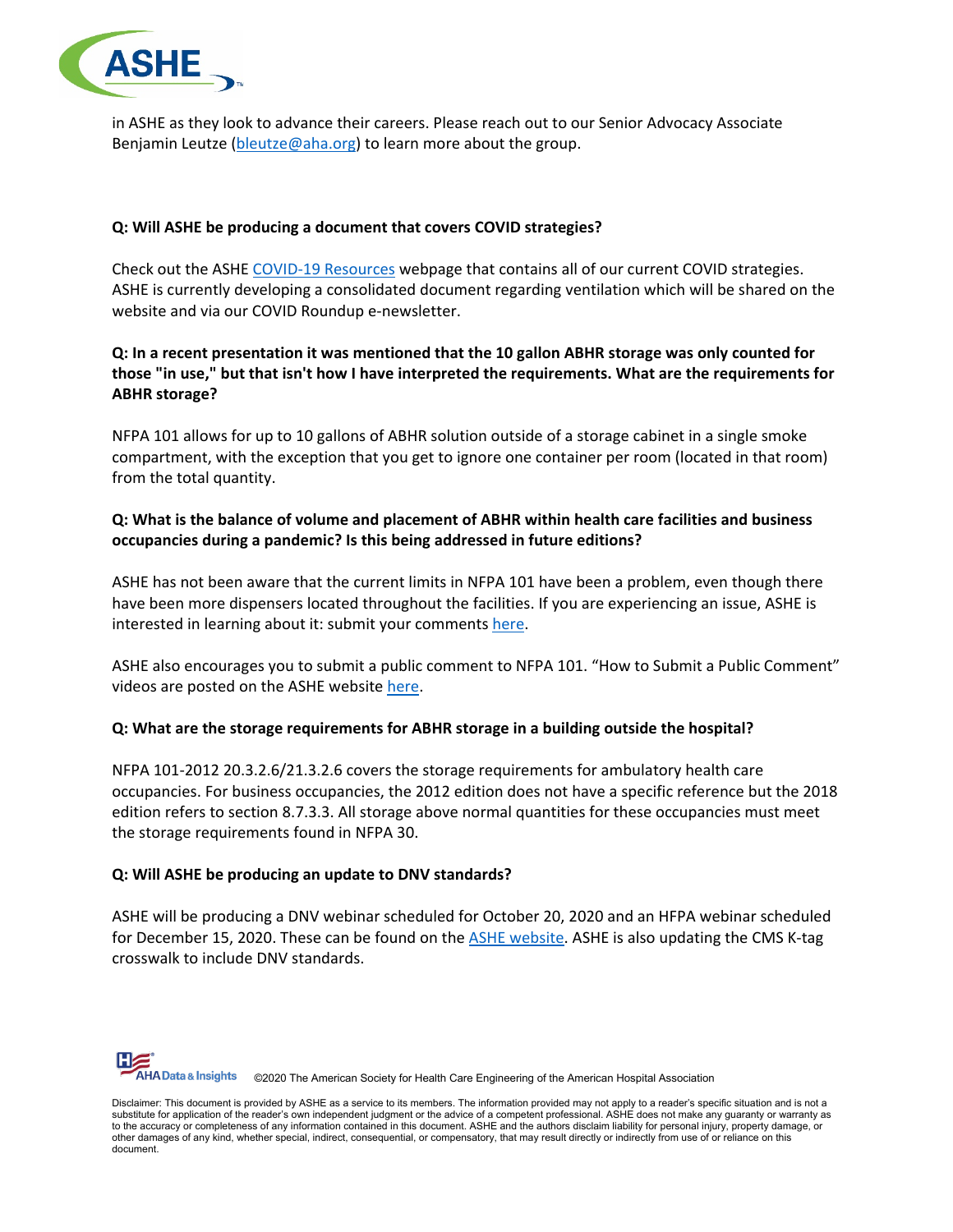

## **Q: What progress has been made with possibly loosening the requirement to not have anything touch sprinkler lines?**

ASHE's Sprinkler System Support Analysis monograph discusses this issue and can be found [here.](https://www.ashe.org/sprinklersupport.) The NFPA 25 TC will be holding their first draft meeting later this month. It is anticipated that the ASHE report will be considered as substantiation for a potential change. However, CMS and the AOs will continue to use the 2011 edition of NFPA 25 and may not recognize any changes until they update their codes and standards.

## **Q: What current ASHRAE/ASHE 170 research projects are in the works right now?**

ASHRAE is currently working on a large study related to air changes. The scope of the research goes beyond ASHRAE/ASHE 170 in that it is looking at multiple space types, but this foundational information will be helpful in understanding contaminant movement and removal. ASHRAE/ASHE 170 is working with teams that are studying operating rooms now and pursuing further research on patient room air changes.

#### **Q: Has ASHRAE/ASHE 170 had any discussion on lower limits on relative humidity levels?**

There is some research that encourages 40-60% RH especially in ICU areas due to susceptibility to HAIs. ASHRAE/ASHE 170 is in the process of reviewing all of the space temp/humidity ranges. Please share any thoughts and concerns by submitting a public comment. "How to Submit a Public Comment" videos are posted on the ASHE websit[e here.](https://www.ashe.org/commentdevvideos)

## **Q: Is ASHRAE involved in aerosol studies and intelligence learned there?**

ASHRAE has funded numerous studies, including contaminant motion and removal. These have been in situ and correlated with CFD modeling. Obviously the specifics of each space type and the typical and atypical HVAC systems that may be applied can have a significant impact on the effectiveness of the air quality and performance. That is why ASHRAE standards such as ASHRAE/ASHE 170 undergo continuous maintenance so that they can be adjusted as new information comes to light.

# **Q: With COVID, we have seen a very large increase in the use of acrylic (also known as Plexiglas, Lucite, Acrylate, etc.), and many hospitals have made these permanent fixtures. Most acrylic does not meet the Flame Spread and Smoke- Developed Index allowed for hospitals. While we are in an official state of emergency, this is allowed. What do you see as the potential long-term impacts?**

Right now, NFPA is hoping that everyone remains aware that these partitions likely do not meet those requirements for Flame Spread and Smoke-Developed Index. While flexibility might be needed for public health at this moment, it should not be a permanent solution. If we are going to allow for this use permanently, we need to ensure that partitions are not extending to heights or locations that affect egress, sprinkler flow patterns or smoke detection. We should also consider whether the acrylic is of sufficient quantity to be considered an interior finish. If not considered an interior finish, the decoration



Disclaimer: This document is provided by ASHE as a service to its members. The information provided may not apply to a reader's specific situation and is not a substitute for application of the reader's own independent judgment or the advice of a competent professional. ASHE does not make any guaranty or warranty as to the accuracy or completeness of any information contained in this document. ASHE and the authors disclaim liability for personal injury, property damage, or other damages of any kind, whether special, indirect, consequential, or compensatory, that may result directly or indirectly from use of or reliance on this document.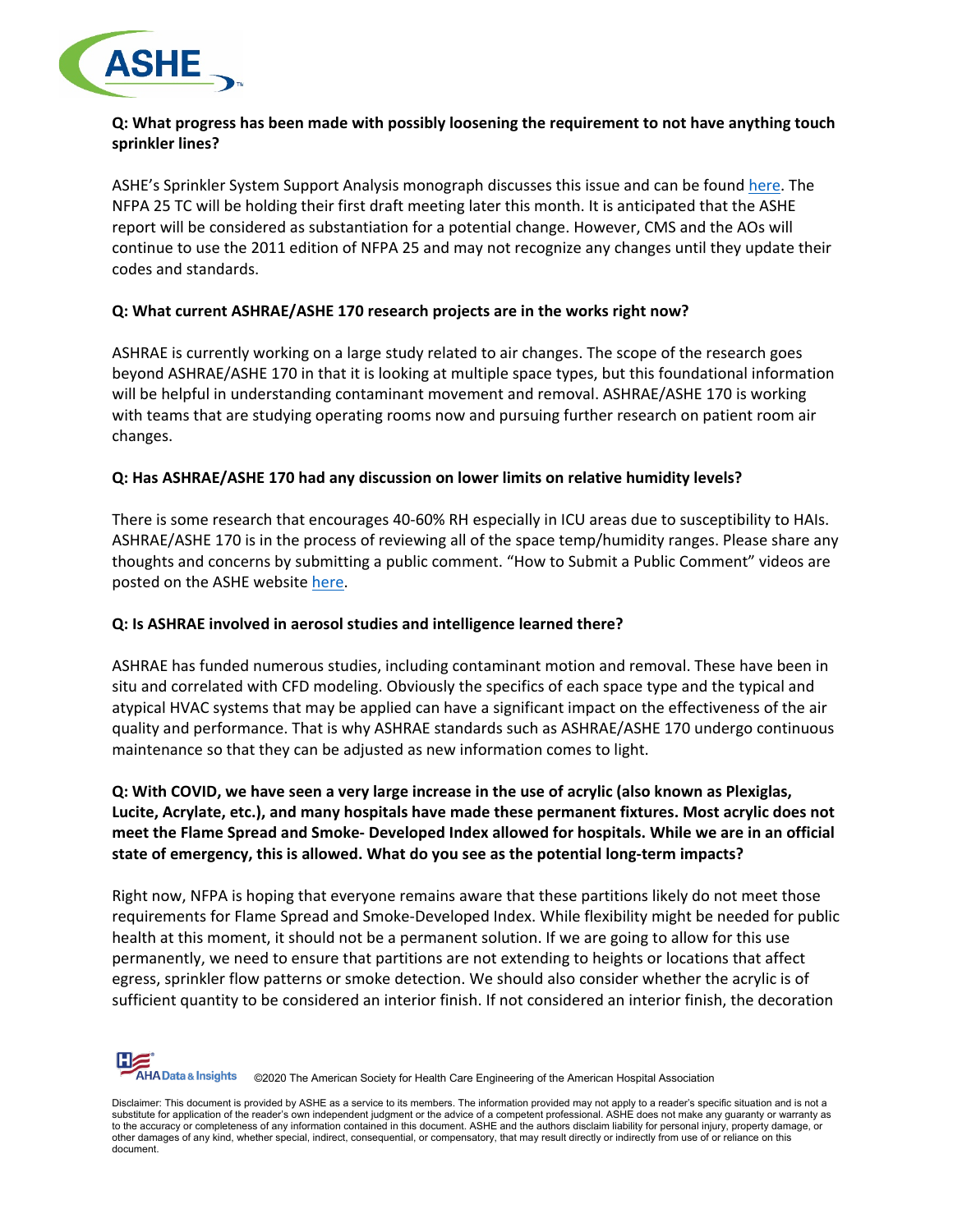

criteria would be more appropriate. There are also requirements in building codes regarding lighttransmitting plastics with test criteria other than E84.

#### **Q: What changes to code do you anticipate due to COVID?**

ASHE anticipates that there will be changes to codes and standards as a result of the global pandemic. As always, ASHE will continue to work with the relevant organizations so that the potential changes are data driven and not made rashly. ASHE anticipates there will be discussions concerning surge capacity, infection control, emergency planning updates, PPE mandates, access control limitations and other requirements. ASHE is forming a Pandemic Resiliency Advisory Group (PRAG) to review physical environment changes as these discussions happen. The PRAG is comprised of experts in the field, representing about one-third of the hospitals in the U.S. Please watch for recommendations from the PRAG in the near future.

## **Q: When will CMS adopt newer editions of NFPA 101/99?**

CMS has a process in place where they review each edition of NFPA 101 and NFPA 99 to determine if there have been significant enough changes from the currently adopted editions to warrant going through the adoption process. It is safe to say that at some point in time CMS will adopt newer editions of NFPA 101/99. ASHE does not currently know when or which edition.

There was a presentation scheduled at the (canceled) NFPA Conference & Expo earlier this year discussing the advantages of updating to newer editions, which has resubmitted for next year. We are aware of some interest from CMS to hear this presentation. ASHE encourages the health care field to review the newer editions of NFPA 101/99 and submit waivers as appropriate.

# **Q: Our HVAC fans are due for annual fire alarm trips. These are the main fans serving our units where we are housing COVID-positive patients. What would be the best way to proceed?**

ASHE recommends that you consider a risk assessment. Determine the success/failure rate of other fans and use the data to determine if you should use the CMS ITM waiver. The ITM waiver will be in effect through the end of the emergency declaration and ASHE specifically requested this waiver for these types of situations.

## **Q: How does NFPA and ASSE interact in determining adoption of technical aspects?**

ASSE along with UL, ASTM and NSF are all considered during the code development process. Subject matter experts select technical reference standards based on their experience in the field. There are no formal partnerships between ASHE and ASSE.

## **Q: How do we convince nervous clinicians and nurses that HEPA machines are not needed if there is good ventilation and filtration (say MERV 14)?**



Disclaimer: This document is provided by ASHE as a service to its members. The information provided may not apply to a reader's specific situation and is not a<br>substitute for application of the reader's own independent jud to the accuracy or completeness of any information contained in this document. ASHE and the authors disclaim liability for personal injury, property damage, or other damages of any kind, whether special, indirect, consequential, or compensatory, that may result directly or indirectly from use of or reliance on this document.